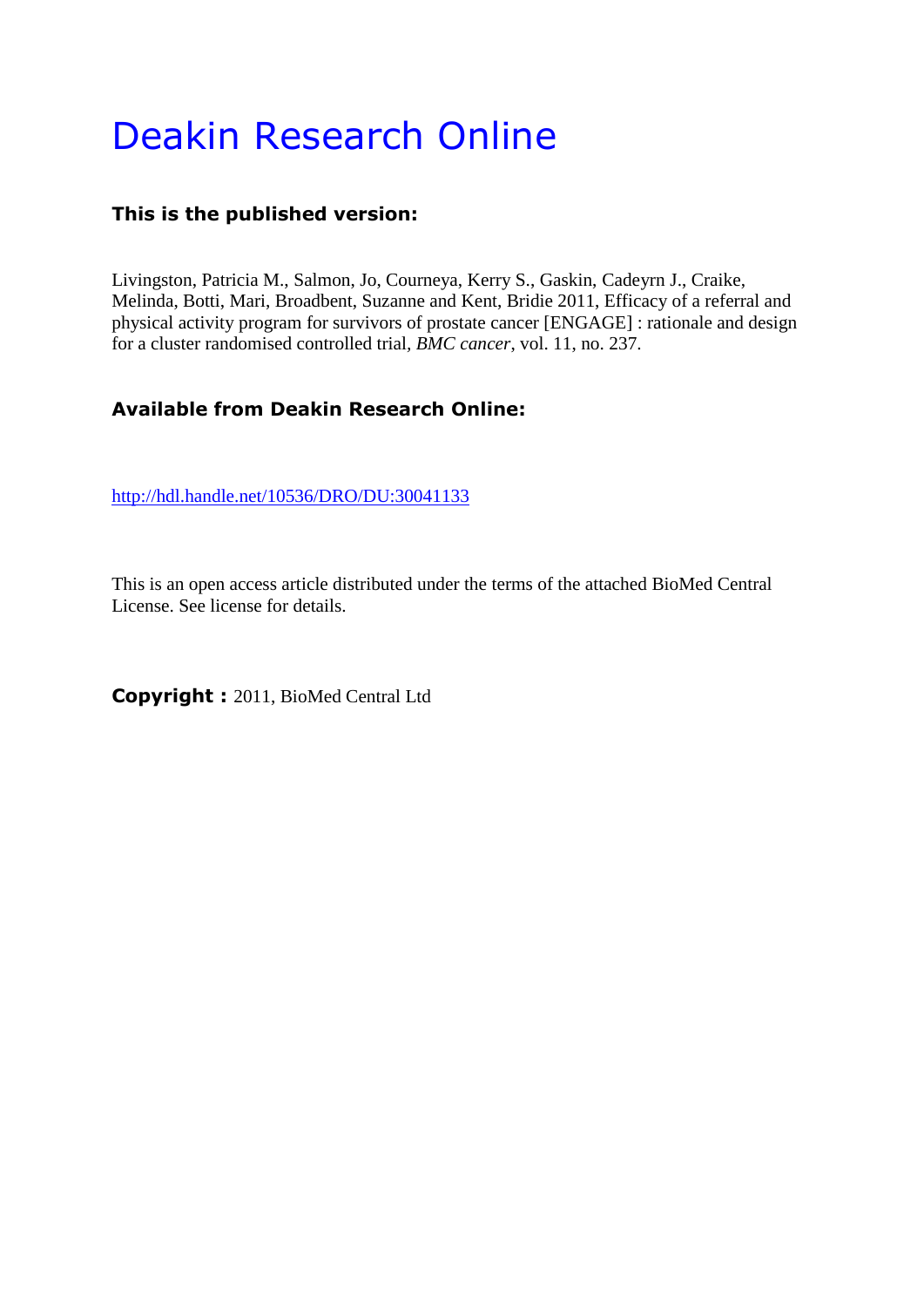# **STUDY PROTOCOL CONSUMING ACCESS**



# Efficacy of a referral and physical activity program for survivors of prostate cancer [ENGAGE]: Rationale and design for a cluster randomised controlled trial

Patricia M Livingston<sup>1\*</sup>, Jo Salmon<sup>1</sup>, Kerry S Courneya<sup>2</sup>, Cadeyrn J Gaskin<sup>1</sup>, Melinda Craike<sup>1</sup>, Mari Botti<sup>1</sup> , Suzanne Broadbent<sup>3</sup> and Bridie Kent<sup>1</sup>

# Abstract

**Background:** Despite evidence that physical activity improves the health and well-being of prostate cancer survivors, many men do not engage in sufficient levels of activity. The primary aim of this study (ENGAGE) is to determine the efficacy of a referral and physical activity program among survivors of prostate cancer, in terms of increasing participation in physical activity. Secondary aims are to determine the effects of the physical activity program on psychological well-being, quality of life and objective physical functioning. The influence of individual and environmental mediators on participation in physical activity will also be determined.

Methods/Design: This study is a cluster randomised controlled trial. Clinicians of prostate cancer survivors will be randomised into either the intervention or control condition. Clinicians in the intervention condition will refer eligible patients ( $n = 110$ ) to participate in an exercise program, comprising 12 weeks of supervised exercise sessions and unsupervised physical activity. Clinicians allocated to the control condition will provide usual care to eligible patients ( $n = 110$ ), which does not involve the recommendation of the physical activity program. Participants will be assessed at baseline, 12 weeks, 6 months, and 12 months on physical activity, quality of life, anxiety, depression, self-efficacy, outcome expectations, goals, and socio-structural factors.

**Discussion:** The findings of this study have implications for clinicians and patients with different cancer types or other chronic health conditions. It will contribute to our understanding on the potential impact of clinicians promoting physical activity to patients and the long term health benefits of participating in physical activity programs.

Trial registration: Australia and New Zealand Clinical Trials Register (ANZCTR): [ACTRN12610000609055](http://www.anzctr.org.au/ACTRN12610000609055.aspx) Deakin University Human Research Ethics Approval 2011-085

# Background

Worldwide, prostate cancer is the second most common cancer in men. In 2008, 899,120 cases of prostate cancer were recorded, which represents 13.6 per cent of all new cancer cases in men. In the same year, 258,133 deaths were attributable to prostate cancer. It is predicted that the number of cases will almost double (1.7 million) by 2030 [[1](#page-10-0)].



With improved survival rates, cancer survivors can derive substantial functional, physical, and psychological benefits from physical activity [\[4](#page-10-0)]. In men with prostate cancer, systematic review evidence suggests that physical



© 2011 Livingston et al; licensee BioMed Central Ltd. This is an Open Access article distributed under the terms of the Creative Commons Attribution License [\(http://creativecommons.org/licenses/by/2.0](http://creativecommons.org/licenses/by/2.0)), which permits unrestricted use, distribution, and reproduction in any medium, provided the original work is properly cited.

<sup>\*</sup> Correspondence: [trish.livingston@deakin.edu.au](mailto:trish.livingston@deakin.edu.au)

<sup>&</sup>lt;sup>1</sup> Faculty of Health, Deakin University, 221 Burwood Highway, Burwood, Victoria 3125, Australia

Full list of author information is available at the end of the article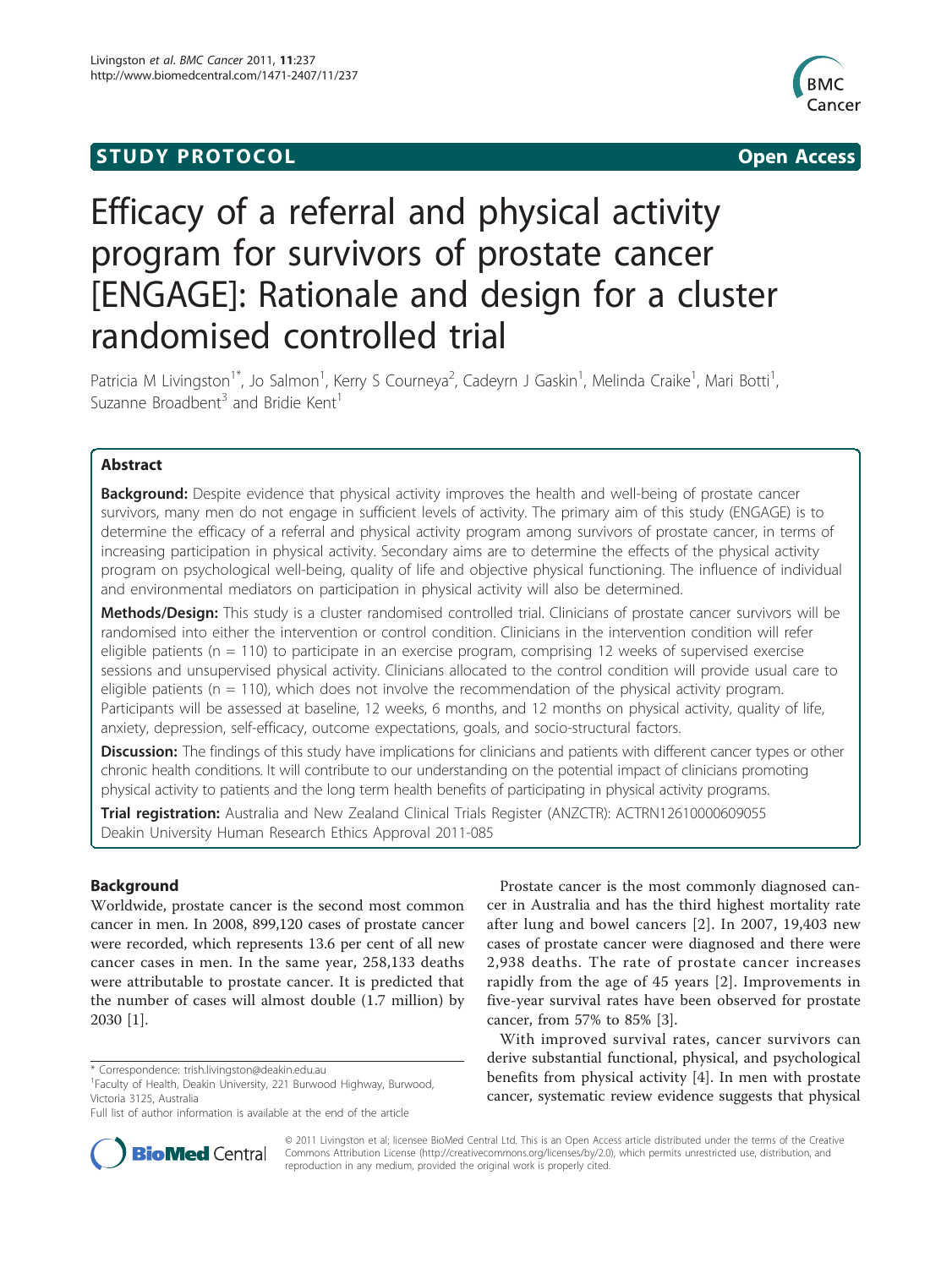activity has the potential to enhance health-related quality of life, muscular fitness, and physical functioning, as well as reduce fatigue [[5](#page-10-0)]. Although these findings are promising, additional studies (especially randomised controlled trials in cancer types other than breast cancer) need to be conducted to substantiate the work in this area [[4\]](#page-10-0).

For prostate cancer survivors who have been treated with androgen deprivation therapy (ADT), there may be additional reasons to undertake physical activity. Previous research has shown that after 36 weeks of ADT prostate cancer patients decreased whole body lean mass by 2.4%, bone mineral content and density of 2.4%, serum testosterone of 93.3%, PSA levels of 98.2%, and haemoglobin levels of 8.8%, as well as increases in fat mass of 13.8% [[6](#page-10-0)]. Assisting men who are receiving ADT to become physically active is, therefore, necessary to reduce the risk of obesity, osteoporosis and sarcopenia.

Many men reduce their involvement in physical activity following a diagnosis of prostate cancer [[7\]](#page-10-0). Although evidence is mounting on the benefits of regular physical activity for prostate cancer survivors, the prevalence of physical activity among this group is modest and varies widely between studies [[5\]](#page-10-0). To improve the uptake of physical activity among prostate cancer survivors, strategies need to be developed and tested for their effectiveness.

Research has highlighted gaps in information provision regarding the type and amount of physical activity that prostate cancer survivors should undertake [\[8](#page-10-0)]. A key challenge is to make such information accessible to all prostate cancer survivors. One way in which this information may be conveyed is via clinicians with referrals to accredited exercise physiologists. However, research has shown that most prostate cancer survivors do not recall receiving information from clinicians about integrating physical activity into their lives [[8\]](#page-10-0). Patients have reported clinicians are the most important conveyors of information [[9\]](#page-10-0) and a prescription or referral to an exercise physiologist may be effective in promoting physical activity among patients.

Evidence on the efficacy of prescriptions of physical activity in general practice (GP) has been mixed [\[10-13](#page-10-0)]. In general, GP prescriptions of physical activity have led to a moderate increase in physical activity and fitness levels for 6 to 12 months [\[14\]](#page-10-0). There have been few studies, however, on the efficacy of physical activity prescriptions among people with specific chronic health conditions and where physical activity prescriptions are supplemented with other interventions, such as brief counselling [[11](#page-10-0)]. Findings from this limited research have yielded less than optimal results. Overall however, the findings of previous studies are sufficiently strong to warrant further work in this area. The experience of cancer may mean that survivors more readily comply with the advice of their clinicians, which would result in higher levels of physical activity from an intervention that utilises clinician referral to an exercise physiologist in this population.

Accredited exercise physiologists are specialists who can provide prostate cancer survivors with expert advice on how to increase their physical activity levels safely. Since 2006 exercise physiologists accredited by Exercise and Sport Science Australia (ESSA) have been part of Australia's universal healthcare system (Medicare). Medicare provides access to free or subsidised treatment from medical practitioners, such as accredited exercise physiologists. Given their place in the health system, accredited exercise physiologists are well positioned to make an important contribution to increasing the health of prostate cancer survivors.

A criticism of previous randomised controlled trials that have examined physical activity in cancer survivor populations is that they do not incorporate a theoretical framework. Theoretical frameworks are necessary to guide the development and evaluation of interventions so that the mechanisms that change behaviour can be understood and replicated in future interventions [[15](#page-10-0)]. There are compelling reasons for using social cognitive theory [\[16](#page-10-0)] to underpin a physical activity intervention for prostate cancer survivors. First, recent research conducted with (a) participants of similar ages to prostate cancer survivors who are likely to participate in this planned study [[17\]](#page-10-0), and (b) cancer patients [[18](#page-10-0)] have shown that social cognitive theory constructs explain substantial amounts of variance in physical activity. For example, in a study of middle-aged and young-old adults, social cognitive theory constructs explained 71% of the variance in physical activity [[17](#page-10-0)]. Second, social cognitive theory constructs are not only predictive of health behaviours, but provide avenues for modifying them [\[16,19\]](#page-10-0).

The main determinants of health behaviour in social cognitive theory are self-efficacy, outcome expectations, goals, and socio-structural factors [\[19,20\]](#page-10-0). Self-efficacy is central to this conceptual model, and "refers to beliefs in one's capabilities to organise and execute the courses of action required to produce given attainments" (p. 3, [[19](#page-10-0)]). Distinctions can be drawn between various types of self-efficacy, with task and self-regulatory (coping) self-efficacy common in the exercise and physical activity literature [\[21](#page-10-0)]. Task self-efficacy refers to the belief in one's ability to perform a given motor skill successfully (e.g., walking briskly for 30 minutes), whereas selfregulatory self-efficacy refers to one's ability to perform the skill under conditions that may be challenging to successful performance (e.g., inclement weather, tiredness).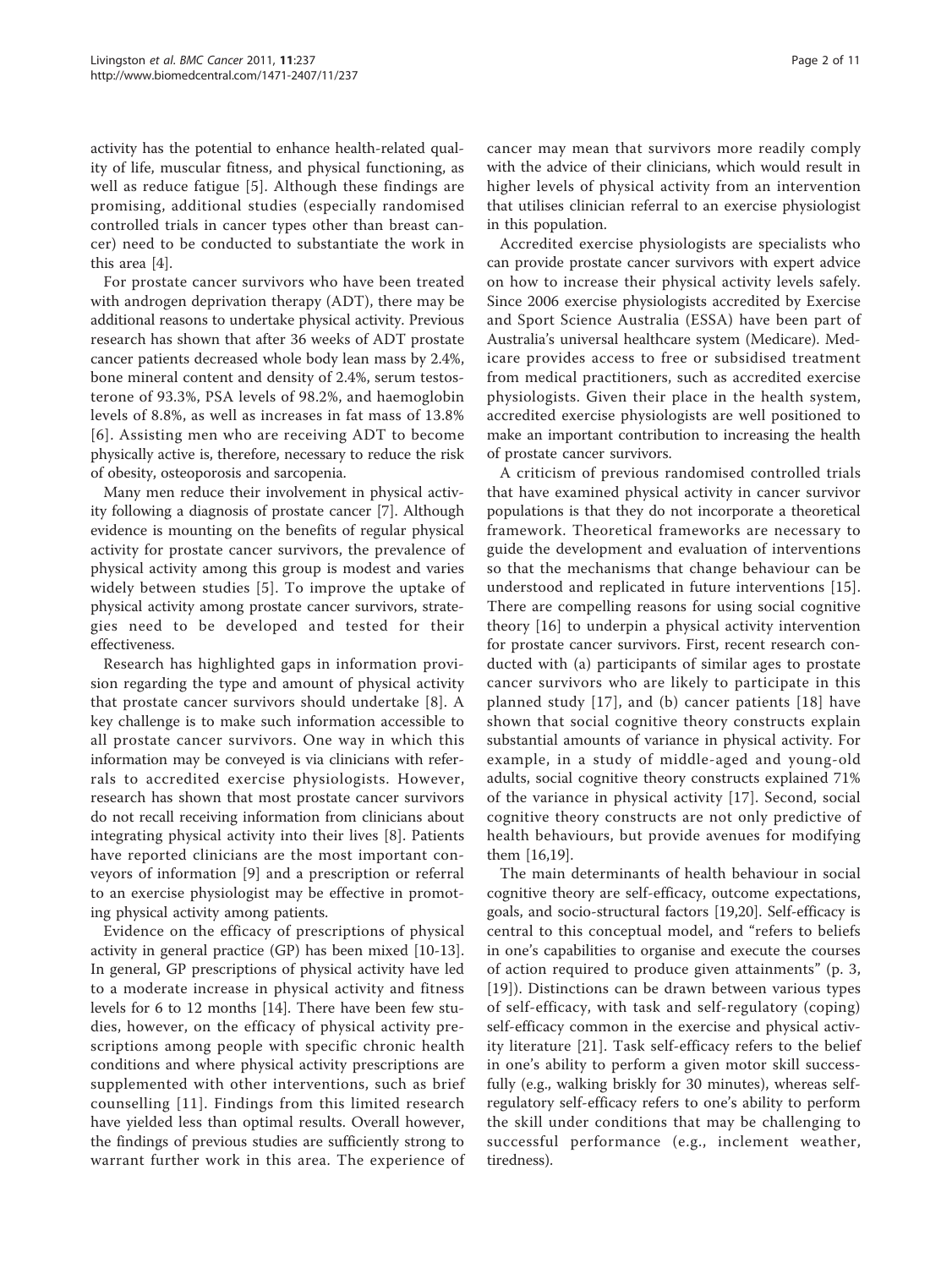Outcome expectations refer to the expected effects of one's behaviour [[19\]](#page-10-0). These effects may be physical (beneficial or detrimental), social (favourable or adverse), or self-evaluative (positive or negative). Goals provide guidance to, and incentives for, behaviour. In social cognitive theory, goals are classified as being either proximal or distal [[19\]](#page-10-0). Proximal goals are essentially equivalent to intentions and guide current behaviours, whereas distal goals orientate future behaviours. Sociostructural factors are facilitators and impediments to healthy behaviours. These factors may be personal or situational, or lie within the health system. Enhancing physical activity-related self-efficacy in prostate cancer survivors and assisting them to develop positive outcome expectations, set beneficial goals, and reduce perceived impediments may result in higher physical activity levels.

Our pilot work indicated that outcome expectations for prostate cancer survivors to perform physical activity reflected psychological and physical benefits that can be attained through participation, as well as from the context of activity, i.e. socio-structural factors, including attractive locations, opportunities for spending time alone, social interaction [\[8](#page-10-0)]. Conversely, impediments to participation included limited confidence following treatment, lack of time, co-morbidities, and age-related functional decline. Despite the benefits of physical activity, men in this study did not recall receiving advice from their clinicians about physical activity and few reported being referred to exercise professionals. Given these findings, interventions to increase physical activity in prostate cancer survivors that incorporate referrals from clinicians to exercise professionals and a well constructed theoretically tailored physical activity program may achieve positive outcomes.

## Study aims and hypotheses

The primary aim of the ENGAGE study is to compare the efficacy of a clinician referral and 12-week, supervised, exercise physiologist-led physical activity program compared to usual care (no referral to the physical activity program and typically minimal advice about physical activity) in improving the physical activity levels of prostate cancer survivors at three post-intervention time points:12 weeks, 6 months, 12 months. We hypothesise that participants in the intervention condition will be more physically active than participants in the control condition.

A secondary aim is to determine the effects of the clinician referral and physical activity program on the psychological well-being, quality of life and objective physical functioning of prostate cancer survivors. At the three post-intervention time points (12 weeks, 6 months, 12 months), we hypothesise that the clinician referral and

physical activity program will improve participants' quality of life and decrease anxiety and depressive symptoms over and above changes on such measures that participants in the control condition may experience at post intervention. We will measure objective physical functioning at baseline and 12 weeks only, and hypothesise that participants in the intervention condition will improve their exercise capacity more than those in the control condition.

A further aim is to assess the impact of the intervention on main health determinants using the social cognitive theory and whether these determinants mediate behaviour change. We hypothesise that the intervention will have positive effects on self-efficacy, outcome expectations, goals, and socio-structural factors; and that selfefficacy will have a direct association with physical activity and an indirect association, mediated by outcome expectations, goals, and socio-structural factors.

# Methods

#### Design

This study is a cluster randomised controlled trial (RCT) to test the efficacy of an intervention, i.e., a clinician's referral to a physical activity program, to generate a) behaviour change (i.e., increasing physical activity levels) that is sustained over time and b) improved psychological well-being, quality of life, and objective physical functioning outcomes among prostate cancer survivors. The potential influence of individual and environmental mediators on participation in physical activity will also be determined.

Clinicians who agree to be involved in the study will be randomized into the intervention or control condition prior to the commencement of the study via computer-generated table of random numbers. Blinding of the clinician is not possible in this study, as one of our aims is to assess if the referral to the physical activity program by clinicians' influences the uptake of the physical activity program.

Our decision to undertake a cluster RCT, randomised by clinician with no cross over, was one based on the pragmatics of our situation. Our previous experience in this field suggests that it is difficult to gain support from busy clinicians if they were required to switch between both experimental conditions in the recruitment of patients [\[22\]](#page-10-0). Therefore, clinicians will be randomised into one of the two conditions and patients of each clinician will be regarded as separate clusters. There are likely to be up to twelve clinicians involved in this study (three clinicians from each of the three health services). Although we anticipate the effect of variation in the health services and in clinician physical activity recommendations on the key outcomes of this research to be very small, possible differences need to be taken into account through the use of clustering [[23\]](#page-10-0).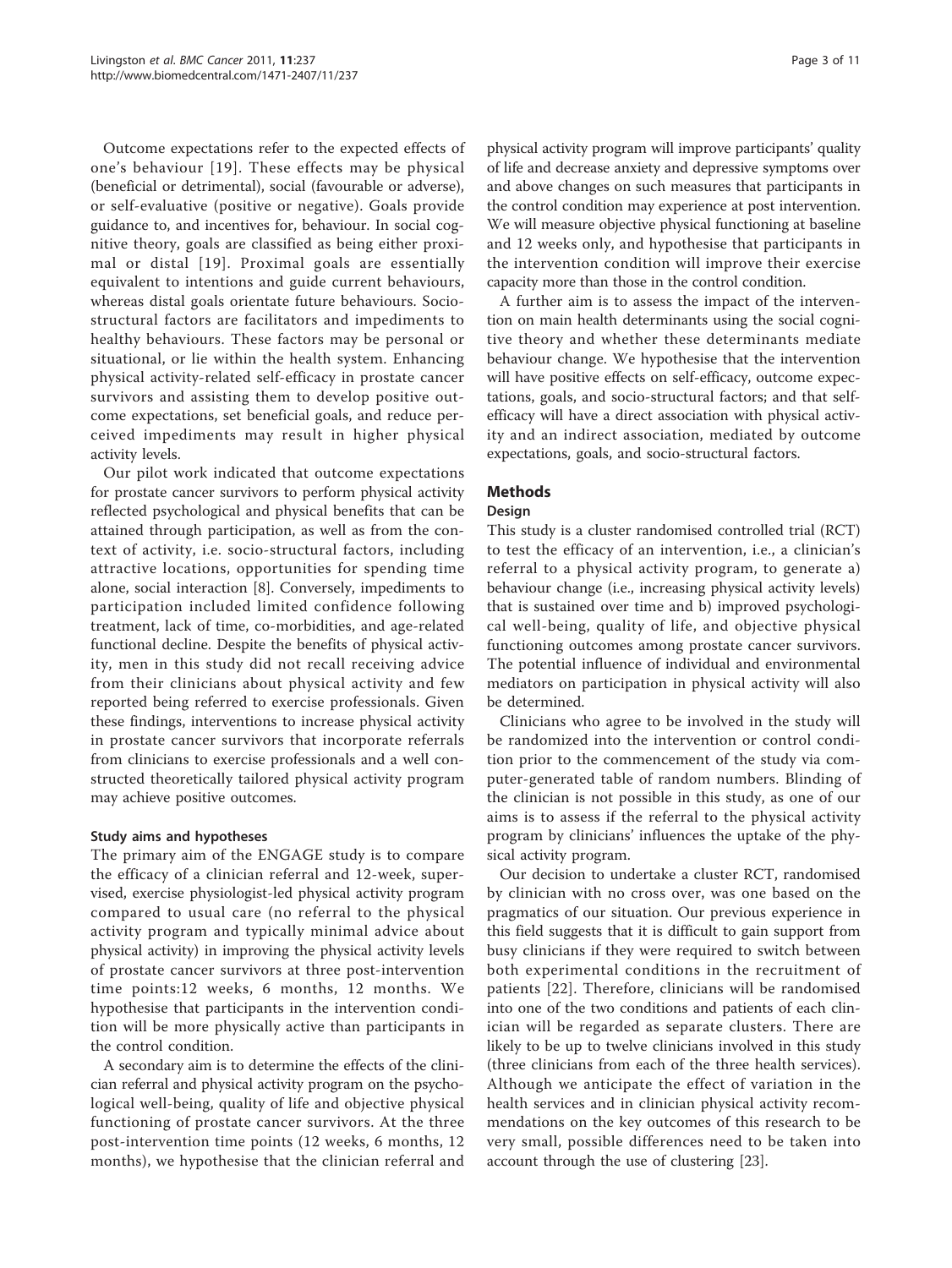#### Participants

Eligible patients will be adult males who 1) have completed active treatment for prostate cancer within the previous three-12 months. Participants currently on hormone treatment will be eligible to participate; 2) were treated with curative intent, representing stages I, II, or III; and (3) have the ability to complete surveys in the English language. Patients will be excluded from this study if they have musculoskeletal, cardiovascular, or neurological disorders that could limit them from exercising. The patients' treating clinicians will assess their eligibility for the study.

The sample size for this study was calculated based on the primary research question; number of minutes of moderate or strenuous physical activity in a typical week in past month as measured by an adapted version of the Leisure Time Exercise Questionnaire at the completion of the 12 week intervention using the following assumptions: (1) a medium-sized effect will be found, (2)  $\alpha$  will be set at .05, (3) power will be set at .80, (4) the attrition rate will be 10% at 12 weeks, and (5) the design effect will be 1.084. The anticipated effect size was judged from a similar project [\[24](#page-10-0)], where a medium-sized effect was found for the outcome of a physical activity intervention ( $d = 0.484$ ), where the intervention group increase their total weekly minutes of physical activity by 59.3 minutes (SD =  $126.6$ ).

Physical activity levels will be measured at 12 weeks to answer the primary research question. An attrition rate of 10% is expected, based on our previous work in this area [[22\]](#page-10-0). A design effect of 1.084 was included to account for clustering (ICC = .005,  $m = 16.83$ ). The ICC was estimated from a recently completed study investigating recruitment of newly diagnosed prostate and colorectal cancer patients (clustered by specialist) [[22](#page-10-0)] and from published commentary in which the authors suggested that ICC rates of less than 0.01 have been found for practitioner prescribing rates [[23\]](#page-10-0). The average size of each cluster  $(m<sup>2</sup>)$  was calculated from an estimation of the number of participants needed in this study before the application of the design effect ( $n =$ 202) and the number of clinicians (clusters) involved in this research ( $n = 12$ ). Based on these assumptions, 220 participants will need to be recruited.

#### Physical Activity Program

Participants will initially undertake a one-on-one session with the exercise physiologist, which will involve a discussion of each participant's beliefs in his or her ability to be physically active, physical activity preferences, outcome expectations, goals, and strategies for using facilitators and overcoming barriers to performing physical activity. The topics for this discussion are based on the concepts (previously identified) within social cognitive theory that are particularly relevant to health behaviour [\[19,20\]](#page-10-0). This is to increase long-term adherence to physical activity.

Emphasis will be placed on exercise physiologists regularly counselling participants throughout the structured physical activity sessions. The counselling topics will be based on the constructs of social cognitive theory. Exercise physiologists involved in this study will be trained in the application of social cognitive theory to physical activity uptake and adherence for survivors of prostate cancer. Exercise physiologists will be provided with checklists to ensure that they are regularly discussing key factors, including setting goals, aligning activity with outcome expectations, overcoming barriers and drawing on facilitators.

Based on previous work with prostate cancer patients [[25\]](#page-10-0), participants will undertake a 12-week program that will include supervised physical activity sessions and unsupervised physical activity. During the supervised sessions, several participants may be exercising at the same time. As participants will enter and leave the program at varying times and will have different weekly schedules, no attempt will be made to allocate participants to groups that will train in 12-week blocks. The physical activity program will be tailored to suit the ability of each participant. Exercise physiologists will lead two supervised sessions per week and will advise participants on what physical activity to undertake during their one non-supervised session per week.

Each supervised session will last approximately 50 minutes and participants will be encouraged to socialise following the sessions. The goal of the exercise training is to achieve 150 minutes per week of moderate to strenuous physical activity. Following the intervention, participants will be provided with a physical activity program by the exercise physiologist. The program will be based on the preferences of the participant, in terms of setting and type of exercise. The main goal of this training will be to maintain 150 minutes per week of moderate to strenuous physical activity [\[26](#page-10-0)].

Supervised and unsupervised physical activity has been included as both offer unique advantages. Supervised programs have value because participants can be directly observed (which may decrease risk of injury and also improve adherence to physical activity) and unsupervised programs are beneficial because of their potential to increase long term adoption and maintenance of physical activity, especially if participants find cost effective ways to incorporate physical activity into their daily routine [[27](#page-10-0)]. Combining these approaches means that participants receive guidance on physical activity techniques and principles; have regular contact with, and encouragement from, the exercise physiologists and other participants; and have opportunities to explore ways of integrating physical activity into their lives.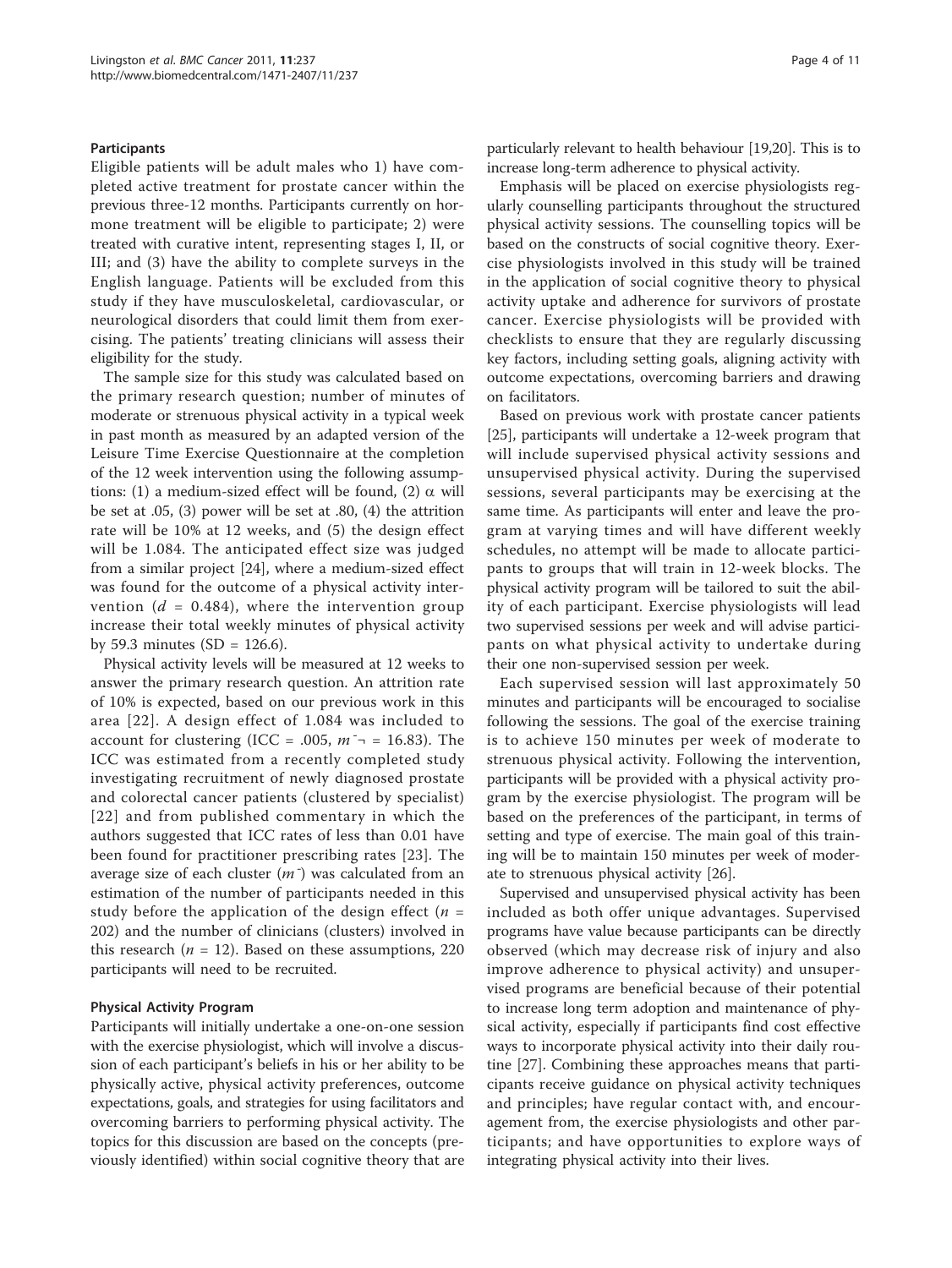The content of the active exercise program was informed by Exercise Guidelines for Cancer Survivors of the American College of Sports Medicine [\[28\]](#page-10-0) and the Australian Association for Exercise and Sport Science [[29\]](#page-10-0), now known as Exercise and Sports Science Australia. The general program, which will be individualised for each participant, will include three sessions per week (two supervised and one unsupervised). Each session will involve aerobic exercise, progressive resistance training, balance, and flexibility exercises. The aerobic exercise will include different modes of training (e.g., walking, jogging, cycling, cross training, rowing), for 20 minutes, at an intensity of 40% to 70% of predicted heart maximum rates or 8 to 13 on the 15-point Borg scale of perceived exertion [[30,31\]](#page-10-0). Progressive resistance training exercises (two to four compound exercises for lower and upper body, one core strength exercise) will be programmed using Thera-Bands and progressing to machines and free weights. One set of 8 to 12 repetitions of each exercise will be performed in the initial session, progressing to two sets of 8 to 12 repetitions of each exercise in subsequent sessions, depending on the tolerance for exercise of each participant. In the unsupervised sessions, body weight and Thera-band exercises will be prescribed for the progressive resistance training component of the program. Balance exercises will include the one legged stand, tandem stand and walk, and one legged semi squats. Flexibility exercises will be prescribed for every major muscle group.

## Measures

Table [1](#page-6-0) provides a summary of the constructs and their measurement for this study.

## Primary Outcome

Our primary outcome is the number of minutes of moderate-and strenuous physical activity per week as measured by an adapted version of the Leisure Time Exercise Questionnaire [\[32\]](#page-10-0). In this questionnaire, participants are asked to report the average weekly frequency and duration with which they engaged in strenuous, moderate, and light exercise over the past month. Consistent with a change made to the questionnaire in a study of colorectal cancer survivors [[33](#page-11-0)], participants were asked to report the average duration of time they spent exercising at each intensity, in addition to the frequency. In addition, some of the physical activities were deleted from the instrument, because they were not common activities in Australia (e.g., horseshoes, snowmobiling). The validity and reliability of the Leisure Time Exercise Questionnaire compares favourably with other physical activity questionnaires [[34](#page-11-0)].

#### Secondary Outcome

The secondary outcome is the impact of the physical activity program on the psychological well-being, quality of life, and objective physical functioning of prostate cancer survivors.

## Quality of life

Quality of life will be measured using a cancer-specific instrument: the European Organization for Research and Treatment of Cancer core quality of life questionnaire (EORTC QLQ-C30, version 3 [\[35](#page-11-0)]) and the prostate tumour-specific module (EORTC QLQ-PR25 [[36\]](#page-11-0)). The EORTC QLQ-C30 comprises both multi-item subscales and single items, including five functional subscales, three symptom subscales, a global health status subscale, and six single items. The EORTC QLQ-PR25 is a 25-item questionnaire designed for use among patients with localised prostate cancer, which has four subscales: urinary symptoms, bowel symptoms, treatment-related symptoms, and sexual functioning. The EORTC QLQ-C30 has convergent and discriminant validity, is responsive to change over time, and has adequate internal consistency reliability [[35\]](#page-11-0). The EORTC QLQ-PR25 also has convergent and discriminant validity, and has adequate internal consistency reliability [\[36](#page-11-0)].

## Anxiety

Anxiety related to prostate cancer will be measured with the Memorial Anxiety Scale for Prostate Cancer (MAX-PC) [[37\]](#page-11-0). This instrument has 18 items that represent three subscales: prostate cancer anxiety, prostate specific antigen anxiety, and fear of recurrence. The scale has concurrent validity with established anxiety measures (e. g., the anxiety subscale of the Hospital Anxiety and Depression Scale [[38\]](#page-11-0)) and discriminant validity, as well as sound internal consistency and test-retest reliability [[37,39](#page-11-0)]. The MAX-PC appears to be a more sensitive measure of cancer-related changes in anxiety than comparable measures [[39](#page-11-0)].

## Depression

Symptoms of depression will be assessed using the Centre for Epidemiological Studies Depression Inventory (CES-D) [\[40\]](#page-11-0). This instrument has 20 items representing symptoms associated with depression. The scale has strong concurrent validity, with clinical and self-report criteria, and sound construct validity [\[40\]](#page-11-0). The CES-D has high internal consistency and acceptable test-retest reliability. The authors of two recent reviews of depression and emotional distress measures for use with cancer patients strongly recommend the use of the CES-D as a measure of depression [[41,42\]](#page-11-0).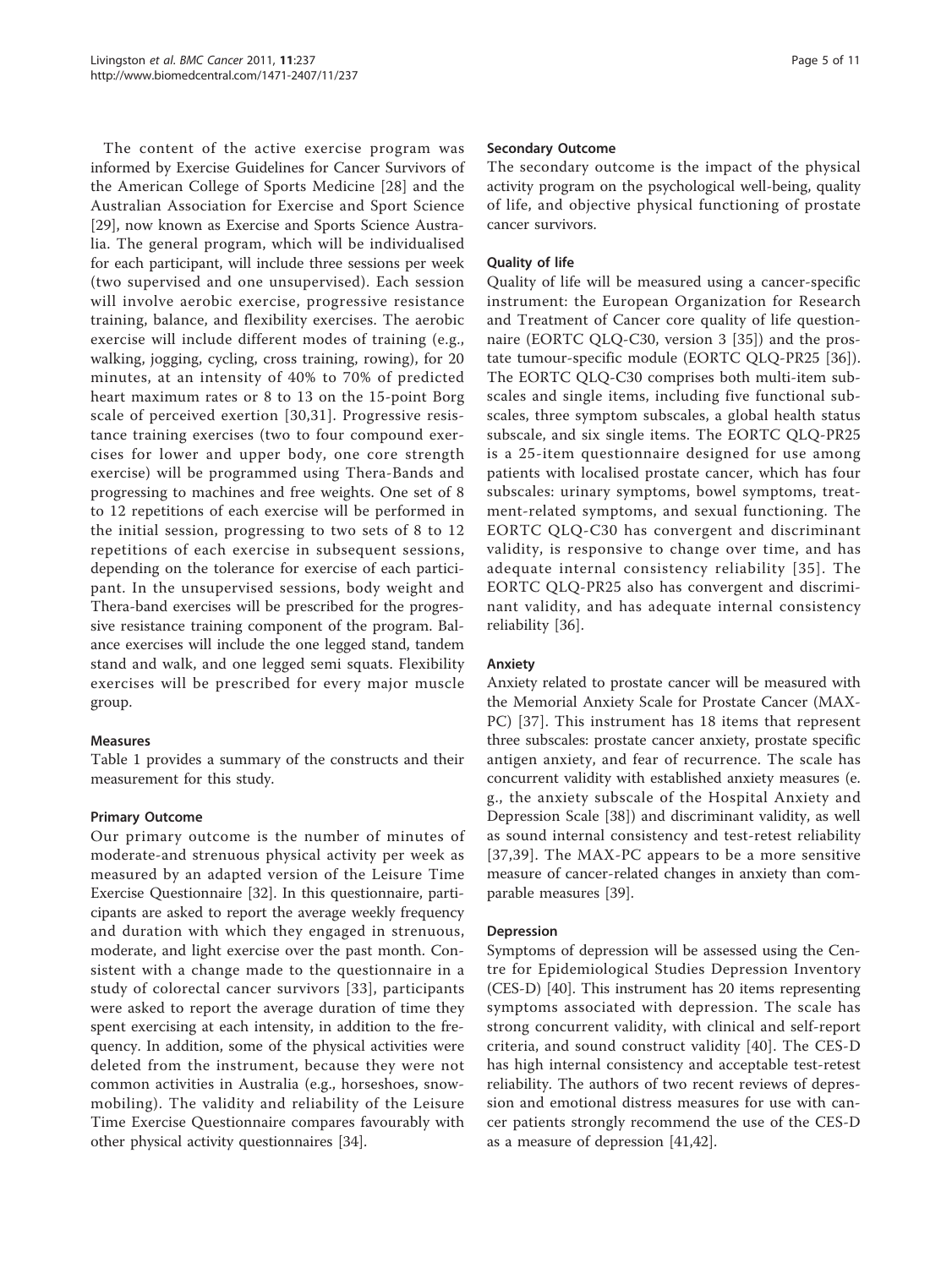Primary Outcome Participation in Physical Activity

Secondary Outcomes Objective Physical Functioning

Accelerometer measure

#### <span id="page-6-0"></span>Table 1 Constructs and Measures

| cts and Measures          |                                                                                                                                                                                                                                                                                                                          |
|---------------------------|--------------------------------------------------------------------------------------------------------------------------------------------------------------------------------------------------------------------------------------------------------------------------------------------------------------------------|
| Construct                 | <b>Measure</b>                                                                                                                                                                                                                                                                                                           |
| imary Outcome             |                                                                                                                                                                                                                                                                                                                          |
| tion in Physical Activity | Self-report using an adapted version of Godin and Shephard's 'Leisure Time Exercise<br>Questionnaire' [32]                                                                                                                                                                                                               |
| ondary Outcomes           |                                                                                                                                                                                                                                                                                                                          |
| e Physical Functioning    | Resting heart rate, blood pressure, limb girth circumferences, 6 minute walk, sit to stand (30)<br>seconds), 1 repetition maximum strength test, and Apley's shoulder test [43].                                                                                                                                         |
| elerometer measure        | The Actigraph GT3X accelerometer is a small matchbox-sized unit worn on a belt on the hip<br>that is a valid and reliable tool for measuring physical activity among adults [45,46], and will<br>be worn for eight consecutive days, before the intervention commences and during the final<br>week of the intervention. |
| Quality of Life           | European Organization for Research and Treatment of Cancer core quality of life                                                                                                                                                                                                                                          |

|                                                                                                 | questionnaire (EORTC QLQ-C30, version 3 [35]) and the prostate tumour-specific module<br>(EORTC QLQ-PR25 [36]).                                                                                                                                                                                                                                                                                                                                                                                                               |
|-------------------------------------------------------------------------------------------------|-------------------------------------------------------------------------------------------------------------------------------------------------------------------------------------------------------------------------------------------------------------------------------------------------------------------------------------------------------------------------------------------------------------------------------------------------------------------------------------------------------------------------------|
| Anxiety                                                                                         | Memorial Anxiety Scale for Prostate Cancer (MAX-PC) [37]                                                                                                                                                                                                                                                                                                                                                                                                                                                                      |
| Depression                                                                                      | Centre for Epidemiological Studies Depression Inventory (CES-D) [40].                                                                                                                                                                                                                                                                                                                                                                                                                                                         |
| <b>Mediators</b>                                                                                |                                                                                                                                                                                                                                                                                                                                                                                                                                                                                                                               |
| Task Self-Efficacy                                                                              | Participants rate the certainty with which they believe they can perform three physical tasks.<br>For each task, they rate the certainty with which they believe they can perform these tasks<br>for three time durations: 10, 20, and 30 minutes. Confidence will be measured on an 11-<br>point Likert scale, from 0 (not at all confident) to 100 (extremely confident). Measure based<br>on exercise and cancer research in which task self-efficacy was measured [48].                                                   |
| Barrier Self-Efficacy                                                                           | Participants rate the certainty with which they believe they can perform exercise when faced<br>with specific barriers. Items (barriers) from Bandura's [47] self-efficacy to regulate exercise<br>instrument, with supplementary items from research on barriers to physical activity for<br>prostate cancer survivors [8] and research on barrier self efficacy and cancer survivors [48].<br>The 11-point Likert scale used in the measurement of task self-efficacy will also be used to<br>assess barrier self-efficacy. |
| Outcome Expectations                                                                            | Multidimensional Outcome Expectations for Exercise Scale (MOEES) [49].                                                                                                                                                                                                                                                                                                                                                                                                                                                        |
| Goals                                                                                           | Participants indicate the number of days per week they intend to perform at least 30<br>minutes of exercise at a light, moderate or strenuous intensity now and in 12 weeks. Items<br>adapted from previous research using social cognitive theory constructs [51].                                                                                                                                                                                                                                                           |
| Socio-Cultural Factors (factors facilitating or impeding<br>participation in physical activity) | Participants asked perceptions of frequency with which each facilitator and barrier occurs<br>using a 5-point-Likert scale anchored by 0 (never) and 4 (always). Measure based on<br>quidelines for the development of scales to assess barriers to physical activity for cancer<br>patients [52] and content (i.e., facilitators and impediments) drawn from our prior work with<br>prostate cancer survivors [8].                                                                                                           |

#### Objective Physical Functioning

Objective physical functioning will be assessed using standard measures: resting heart rate, blood pressure, limb girth circumferences, 6 minute walk, sit to stand (30 seconds), 1 repetition maximum strength test, and Apley's shoulder test [\[43](#page-11-0)]. These standard tests are simple, non-invasive, can be conducted with minimal equipment and space, and have been validated for use with older people and chronic disease groups [[43](#page-11-0)].

#### Accelerometer Measures

Accelerometers will be worn by participants to quantify physical activity objectively. The Actigraph GT3X accelerometer is a small matchbox-sized unit worn on a belt on the hip that is a valid and reliable tool for measuring physical activity among adults [[44,45\]](#page-11-0), and will be worn for seven consecutive days. Movement count thresholds based on established thresholds [\[45](#page-11-0)] will be used to calculate the average time participants spent in moderateto vigorous-intensity physical activity. A specially designed macro will be used to manage the data and for examining physical activity outside of work hours for employed individuals (data are recorded in 'real time' and are extractable for user-specified time periods). The whole day will also be analysed to examine potential compensation as a result of engaging in the physical activity program.

All study participants will be asked to wear an accelerometer for two 7-day periods. For participants in the intervention condition, this will be in the week between their fitness assessment session and commencement of the 12 week physical activity program, and the week following completion of the exercise program (week 13). For participants in the control condition, the two time periods will be equivalent.

Participants will be asked to wear the accelerometer on a belt around their waist over their right hip for a seven day period, except when they are sleeping,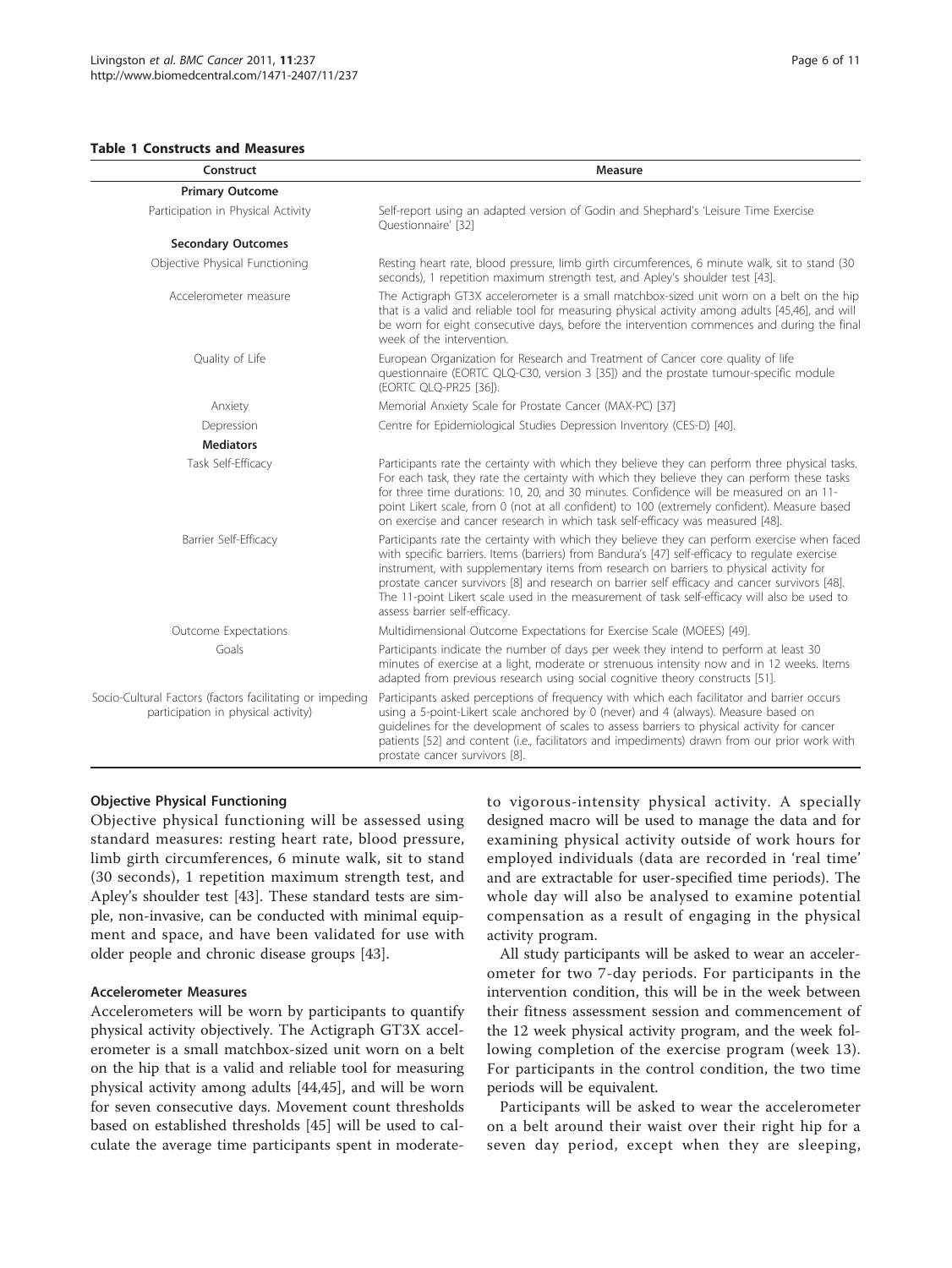bathing, or swimming. Accelerometers will be initialized to begin data collection at 5:00 am the day after they are received by participants (giving seven complete days of recorded activity), and the epoch of integration is set at 30 seconds. As the monitor records even slight motion as a nonzero count, a sustained 20-minute period of zero counts is considered a non-wearing period, and missing data will be imputed using the Expectation Maximization (EM) algorithm as described previously [[46\]](#page-11-0).

Participants who are unable to provide at least three days with a minimum of six hours of data will be excluded from this analysis as the accuracy of imputation is too imprecise. Accelerometer counts will be summarised into time spent in each of four activity intensities with thresholds for sedentary, light, moderate, and vigorous activity intensity ranges of < 100, 101- 1951, 1952-5724, ≥ 5725 counts min<sup>-1</sup> respectively [\[45](#page-11-0)]. In addition, counts  $\geq$  1952/min will be converted to their metabolic equivalent (MET; multiples of resting metabolic rate in kcal kg h-1) and summed to create the total "intensity weighted" minutes (i.e., MET-minutes) of Moderate-Vigorous Physical Activity (MVPA) [\[45,46\]](#page-11-0)

## **Mediators**

The influence of individual and environmental mediators on participation in physical activity will be determined by the following measures.

## Self-efficacy

Both task and barrier (self-regulatory) self-efficacy will be measured using the methods Bandura [[19,](#page-10-0)[47\]](#page-11-0) has proposed. Task self-efficacy will be assessed through asking participants to rate how confident they are that they can perform three physical tasks: walking fast (light perspiration), running, fast swimming or cycling hard, and doing exercises with weights. For each task, they will be asked the confidence with which they believe they can perform these tasks for three time durations: 10, 20, and 30 minutes. Confidence will be measured on an 11-point Likert scale, which is anchored by 0 (not at all confident) and 100 (extremely confident). Similar items have been included in previous physical activity and cancer research in which task self-efficacy was measured [[48\]](#page-11-0).

Barrier self efficacy will be assessed through asking participants to rate how confident they are that they can perform physical activity when faced with specific barriers. The items (barriers) came from Bandura's [[47](#page-11-0)] self-efficacy to regulate exercise instrument, with supplementary items from research of physical activity for prostate cancer survivors [[8\]](#page-10-0) and barrier self efficacy and cancer patients [\[48](#page-11-0)]. The 11-point Likert scale used in the measurement of task self-efficacy will also be used to assess barrier self-efficacy.

Outcomes will be measured using the Multidimensional Outcome Expectations for Exercise Scale (MOEES) [\[49\]](#page-11-0), which was designed for older adults. The MOESS has 15 items that represent three sub-scales: physical, social, and self-evaluative outcome expectations. Participants respond to each item on a 5-point Likert scale from 1 (strongly disagree) to 5 (strongly agree). The instrument's construct validity has been demonstrated through confirmatory factor analysis and significant correlations with other constructs consistent with the predictions inherent in social cognitive theory [[49,50\]](#page-11-0). The subscales of the MOEES have good internal consistency reliability ( $\alpha$  = .81 to .84) [\[49\]](#page-11-0).

#### Goals

Goals will be measured using items adapted from previous physical activity research in which social cognitive theory constructs were assessed [[51](#page-11-0)]. Participants will be asked to indicate the number of days per week they intend to perform at least 30 minutes of exercise at a light, moderate or strenuous intensity. At each questionnaire time point, participants will be asked their current goals and their goals in 12 weeks.

#### Socio-structural factors

Socio-structural factors facilitating or impeding participation in physical activity will be measured using guidelines for the development of scales to assess barriers to physical activity for cancer patients [[52](#page-11-0)]. The content (i.e., facilitators and impediments) of the scale was drawn from our prior work with prostate cancer survivors [[8](#page-10-0)]. Participants will be asked their perceptions of the frequency with which each facilitator and barrier occurs using a 5-point Likert scale anchored by 0 (never) and 4 (always). These barriers and facilitators will be addressed by the exercise physiologists throughout the intervention.

#### Procedures

Following ethical review and approval, we will invite clinicians from three healthcare settings to participate in the study. Clinicians will be randomly allocated to either the intervention or control conditions and trained prior to commencement of the study in the study's objectives and clinician requirements including the referral process, requested dialogue and documentation completion. Adherence to the intervention and control groups' processes, will be monitored weekly by the project manager.

Eligible patients will be identified by the health service oncology nurses prior to presentation to either the public health service outpatient clinic or private health service rooms for their follow up consultation. During clinic sessions, members of the research team will approach eligible patients and introduce the study to the patient, provide an information package and seek verbal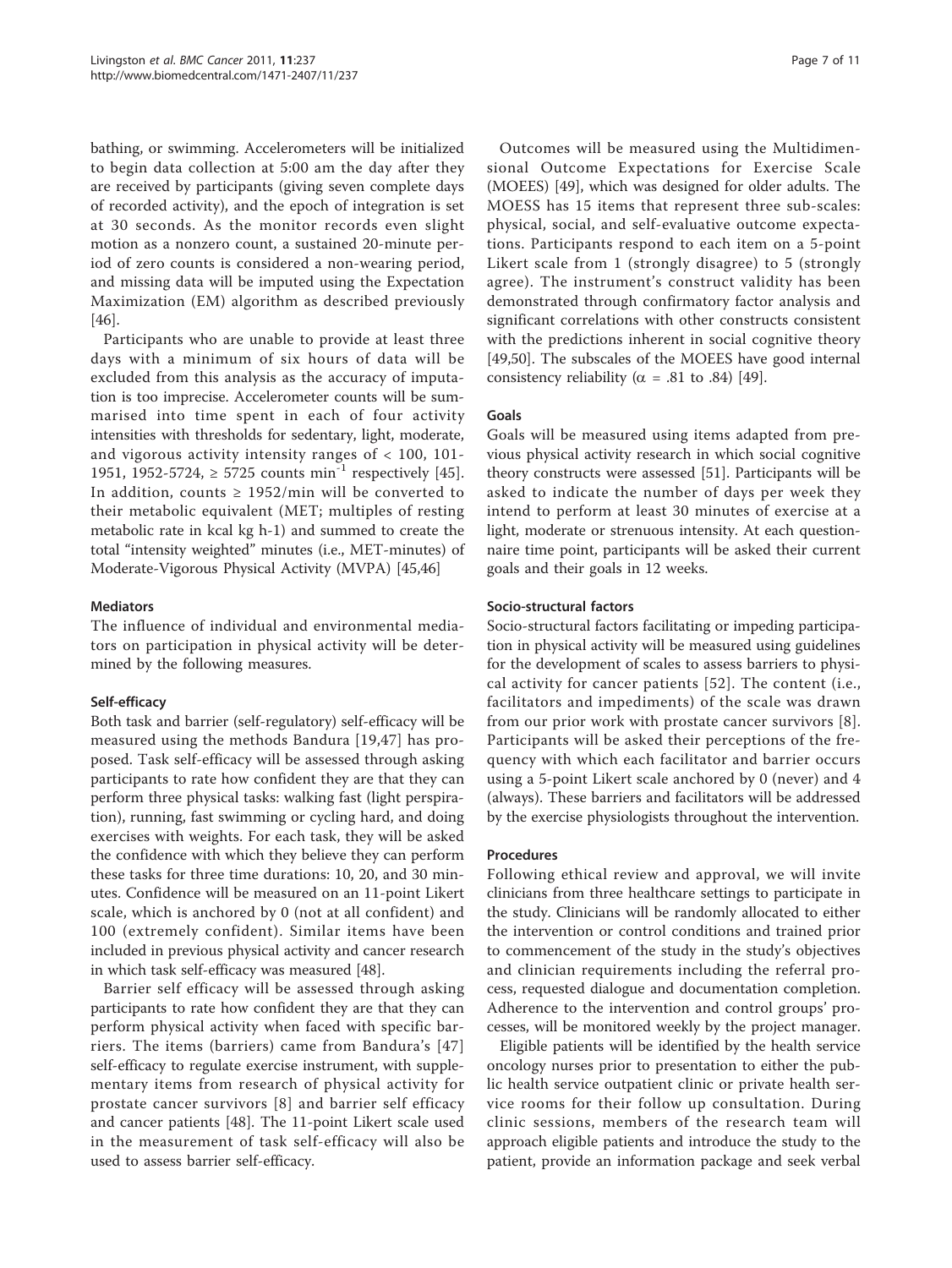approval to follow them up within 48 hours regarding their interest in participating in the study.

# Intervention condition

During the consultation, clinicians randomised to the intervention arm will determine the patient's eligibility to be involved in the active exercise program and if eligible, provide each patient with a referral (Figure 1) to participate in the active exercise program and say "I understand you have been given some information about a research project that is being conducted. You have been assigned to the exercise group. I recommend that you take part. The project manager will call you in a couple of days to see if you would like to take part in the study. Your decision to take part in the study will not affect your treatment or care in any way".

If the clinician does not believe that the patient is suitable for the study, they do not give the referral slip to the patient, but complete a form to indicate reasons for non-suitability (eg. co-morbidities; poor health status) and say, "I understand you have been given some information about a research project that is being conducted. Due to your current state of health, I do not recommend that you take part in this study. I will let the researchers know that you cannot participate".



#### Control condition

The control condition involves participants receiving usual care from their clinicians regarding physical activity and, no referral to the active exercise program. Eligible patients will be approached by a team member to discuss the project and if the patient agrees, will be given the information package for the patient to take home and consider participating the project.

Clinicians in the control group will say, "I understand you have been given some information about a research project that is being conducted. Although you have not been assigned to the exercise group, I recommend that you take part in the study. The project manager will call you in a couple of days to see if you would like to take part in the study. Your decision to take part in the study will not affect your treatment or care in any way".

If the clinician does not believe that the patient is suitable for the study, they complete a form to indicate reasons for non-suitability, and say the following:

"I understand you have been given some information about a research project that is being conducted. Due to your current state of health, I do not recommend that you take part in this study. I will let the researchers know that you cannot participate".

To ensure the integrity of the trial's procedures, each of the clinicians and health service oncology nurses will undergo specific training and quality assurance assessments throughout the recruitment phase of the study.

Clinicians in both the intervention and control groups will discuss involvement in the project and provide a recommendation to participate if s/he considers it is feasible for the patient to participate. If the clinician determines the patient should not participate, s/he will complete the Reason for Non-Suitability Form and record the reason for non-participation, for example, pre-existing medical conditions, and the patient will be advised accordingly.

If the patient is eligible and has agreed to be followed up, the project manager will telephone them within 48 hours to determine the patient's interest in participating, answer any questions he may have and if happy to participate, request return of the signed consent form and baseline questionnaires. Once a consent form has been returned, the project manager will arrange a time for the participant's first fitness assessment. Figure [2](#page-9-0) shows the recruitment and data collection time points for the study.

Data collection for all measures and for participants in both conditions will occur at baseline and 12 weeks (on completion of the intervention). Participants in the intervention condition will be referred to the exercise program, whereas those in the control condition will receive usual advice about exercise from their clinician. Data collection will continue for participants in both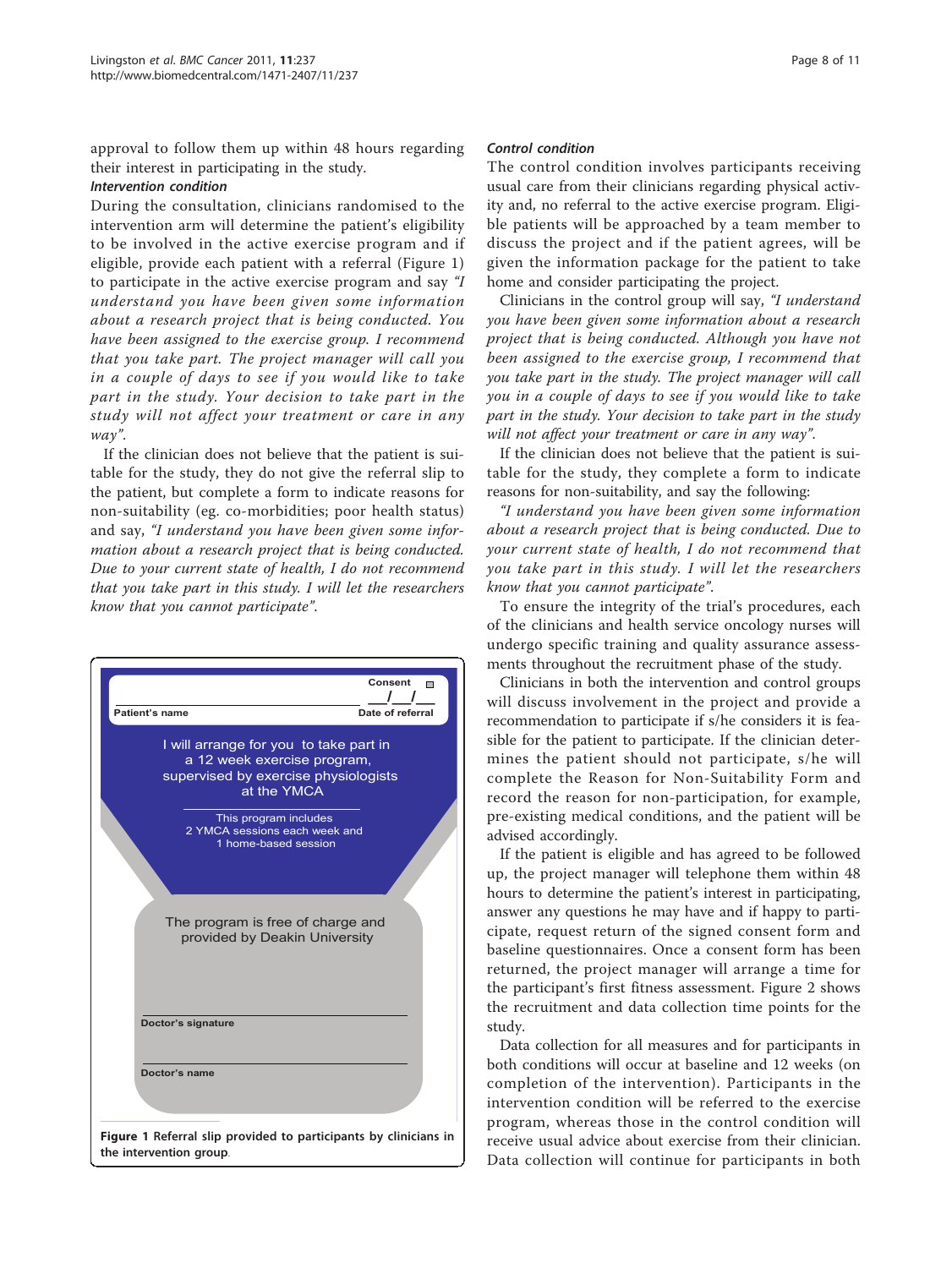<span id="page-9-0"></span>

conditions and for all measures except those of objective physical functioning at 6 months and 12 months.

For those in the intervention group, over the 12 week physical activity period, three morning and three afternoon sessions between Monday and Friday will be available for participants to attend. On commencement of the program, the project manager will provide a timetable of sessions that is convenient to the participant. The exercise physiologist will contact the participant 24 hours prior to their first physical activity session each week and remind them of their session times for the week. If the participant cannot be contacted, the exercise physiologist will contact the participant the day of their physical activity session to remind them of their session time. After two failed telephone attempts and if the participant does not attend the session, the participant will be declared 'absent' for the session. The total number of sessions attended by the participants will be recorded.

#### Analysis

To address the primary aim of this study, we will conduct three main tests. To assess the impact of the intervention, we will perform an analysis of covariance (ANCOVA) on the post-intervention (12-week) physical activity levels of the participants in the two conditions, with their baseline scores as a covariate [\[53](#page-11-0)]. To determine the sustainability of the physical activity levels at 6 and 12 months, we will perform two ANCOVA on post-intervention (6 and 12 months, respectively) physical activity levels of the participants in the two conditions, with baseline scores as covariates.

To examine the data on the first of the secondary aims (determining the effect of the clinician referral and the physical activity program on psychological wellbeing, quality of life, and objective physical functioning) we will use the same analytical strategies as for the primary aim (ANCOVA with baseline scores as a covariates [\[53](#page-11-0)]). For this analysis, the dependent variables will be the subscales of the quality of life, anxiety, and depression measures, as well as the separate measures of objective physical functioning. The immediate effects of the intervention will be assessed using the 12-week data. The sustainability of the effects of the intervention on quality of life, anxiety, and depression will be assessed at 6 and 12 months.

To address the final aim, we will use path analyses to test for possible mediation of the intervention effect on level of physical activity based on the Baron and Kenny [[54\]](#page-11-0) approach. We will only test the components of SCT as possible mediators if they were affected by the intervention (i.e., group assignment) and associated with follow-up participation in physical activity. This approach requires that the outcome (i.e., participation in physical activity) be regressed on the proposed mediators (i.e. SCT components) and the intervention (i.e., group assignment coded as "0"= control and "1"= intervention). Mediation is present when the proposed mediator maintains a significant relationship with the outcome whereas group assignment does not. For the path analysis, we will adjust for the same variables as in the main analyses.

For all analyses, we will employ the intention-to-treat principle for all participants with available data at post intervention and follow-up.

#### **Discussion**

To the best of the authors' knowledge, this trial is the first to consider the efficacy of clinician referrals to a physical activity program to increase physical activity levels among cancer survivors. Although there is an expanding evidence that provides strong support for promoting physical activity among survivors of prostate cancer [\[5\]](#page-10-0), substantial work has yet to be undertaken on how this research could be implemented into clinical practice.

This trial also has a strong emphasis on behaviour change and the mechanisms through which this change occurs. This addresses a limitation of previous research, as few randomised controlled trials of cancer survivors, or indeed other population groups, have examined the effects of a physical activity intervention on potential mediators of behaviour change and physical activity adherence using a theoretical model. In applying social cognitive theory, the intervention design addresses key constructs in social cognitive theory and examines if these factors change as a result of the intervention and if this change, in turn, explains change in physical activity participation. This investigation provides data that will assist in the design of physical activity trials that have behaviour change as a primary aim and outcome.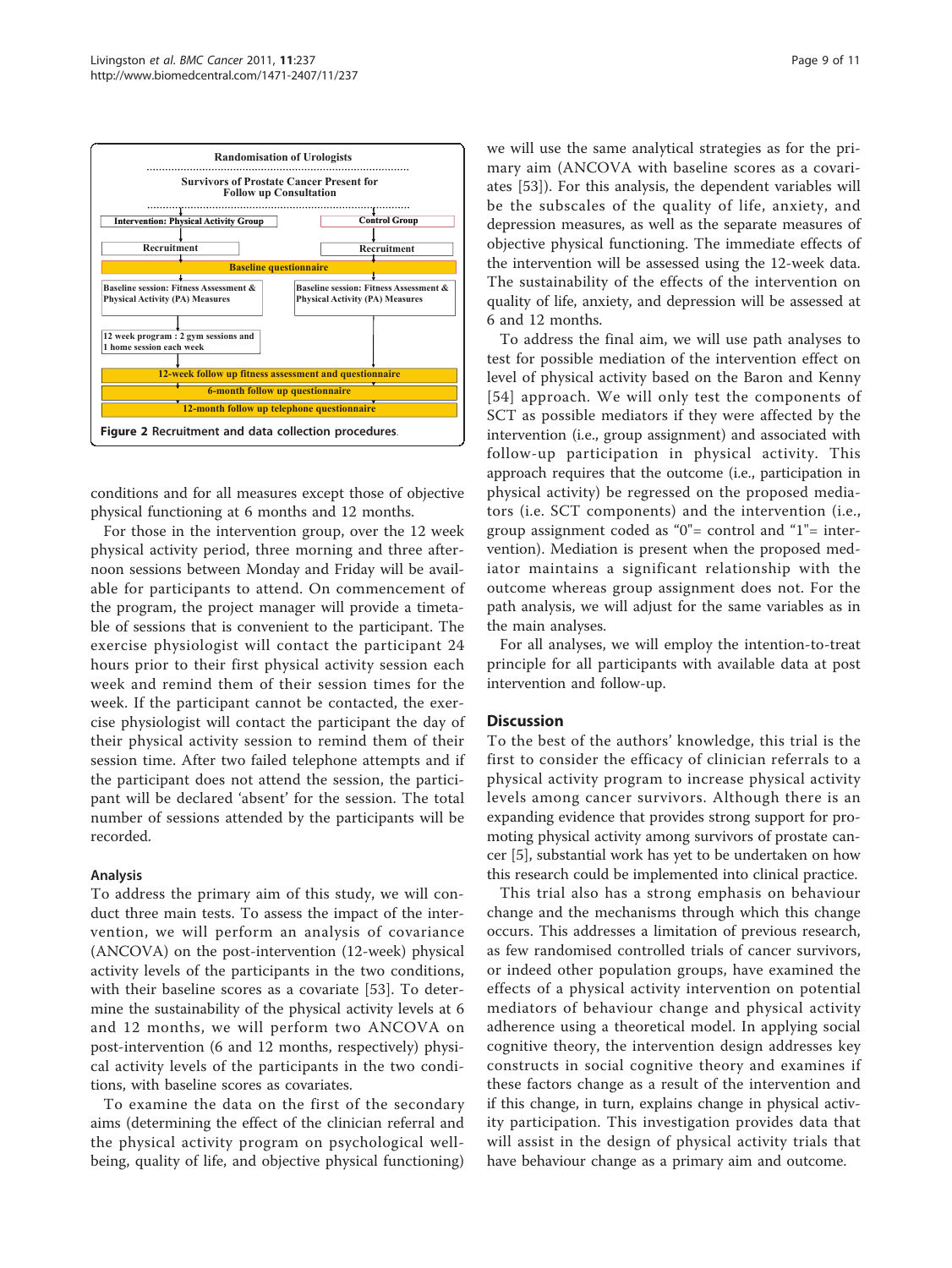<span id="page-10-0"></span>In the present study, we investigate one way in which the physical activity levels of prostate cancer survivors could be increased, to improve health outcomes while incorporating social and cognitive mechanisms that may contribute to desired outcomes. Findings from this research may have implications for the treatment of not only prostate cancer survivors but also other cancer survivors and those with other chronic health conditions.

#### Acknowledgements

This study was funded by the Australian Research Council and the Prostate Cancer Foundation of Australia, with in-kind support from YMCA Victoria, Eastern Health, Epworth Healthcare, North Eastern Metropolitan Integrated Cancer Service and Peter MacCallum Cancer Centre. Kerry S. Courneya is supported by the Canada Research Chairs Program.

#### Author details

<sup>1</sup> Faculty of Health, Deakin University, 221 Burwood Highway, Burwood, Victoria 3125, Australia. <sup>2</sup>Behavioural Medicine Laboratory, Faculty of Physical Education and Recreation, E-488 Van Vliet Center, University of Alberta, Edmonton, Alberta T6G 2H9, Canada. <sup>3</sup>School of Sport & Exercise Science, Victoria University, PO Box 14428, Melbourne, Victoria 8001, Australia.

#### Authors' contributions

PML and MC developed the study concept and initiated the project. PML, MC, JS, KC, CJG, MB, SB, and BK provided significant input into the development of the protocol. Each of the authors have contributed, read and approved the final manuscript. The investigators will be involved in the steering committee, implement the protocol and/or oversee data collection.

#### Competing interests

The authors declare that they have no competing interests.

#### Received: 6 May 2011 Accepted: 13 June 2011 Published: 13 June 2011

#### References

- Ferlay J, Shin H, Bray F, Forman D, Mathers C, Parkin DM: GLOBOCAN 2008, Cancer Incidence and Mortality Worldwide: IARC CancerBase No. 10 [Internet]. Lyon, France: International Agency for Research on Cancer; 2010.
- 2. Australian Institute of Health and Welfare: Cancer in Australia: An overview. Cancer series no. 60. Cat. no. CAN 56. Canberra, Australia: AIHW; 2010.
- 3. Australian Institute of Health and Welfare: Cancer in Australia: In Brief 2010. Canberra: AIHW; 2010.
- Speck RM, Courneya KS, Mâsse LC, Duval S, Schmitz KH: [An update of](http://www.ncbi.nlm.nih.gov/pubmed/20052559?dopt=Abstract) [controlled physical activity trials in cancer survivors: A systematic review](http://www.ncbi.nlm.nih.gov/pubmed/20052559?dopt=Abstract) [and meta-analysis.](http://www.ncbi.nlm.nih.gov/pubmed/20052559?dopt=Abstract) Journal of Cancer Survivorship 2010, 4:87-100.
- 5. Thorsen L, Courneya KS, Stevinson C, Fosså SD: [A systematic review of](http://www.ncbi.nlm.nih.gov/pubmed/18274783?dopt=Abstract) [physical activity in prostate cancer survivors: outcomes, prevalence, and](http://www.ncbi.nlm.nih.gov/pubmed/18274783?dopt=Abstract) [determinants.](http://www.ncbi.nlm.nih.gov/pubmed/18274783?dopt=Abstract) Support Care Cancer 2008, 16:987-997.
- 6. Galvão DA, Spry NA, Taaffe DR, Newton RU, Stanley J, Shannon T, Rowling C, Prince R: Changes in muscle, fat and bone mass after 36 weeks of maximal androgen blockade for prostate cancer. BJU International 2008, , 102: 44-47.
- 7. Humpel N, Iverson DC: [Depression and quality of life in cancer survivors:](http://www.ncbi.nlm.nih.gov/pubmed/18081938?dopt=Abstract) [Is there a relationship with physical activity?](http://www.ncbi.nlm.nih.gov/pubmed/18081938?dopt=Abstract) International Journal of Behavioral Nutrition and Physical Activity 2007, 4:65.
- Craike M, Livingston PM, Botti M: An exploratory study of the factors that Influence physical activity for prostate cancer survivors. Support Care Cancer .
- 9. Livingston PM, Wood CA, Butler M, Oh J, Keefe JE, Taylor HR: [General](http://www.ncbi.nlm.nih.gov/pubmed/9540007?dopt=Abstract) [practitioners are the most important conveyors of information to their](http://www.ncbi.nlm.nih.gov/pubmed/9540007?dopt=Abstract) [patients regarding diabetic retinopathy.](http://www.ncbi.nlm.nih.gov/pubmed/9540007?dopt=Abstract) Diabetes Care 1998, 21(2):324-325.
- 10. Wisse W, Rookhuizen MB, de Kruif MD, van Rossum J, Jordans I, ten Cate H, van Loon LJ, Meesters EW: Prescription of physical activity is not sufficient to change sedentary behavior and improve glycemic control in type 2 diabetes patients. Diabetes Res Clin Prac 2010, 88(2):e10-13.
- 11. Sørensen JB, Kragstrup J, Skovgaard T, Puggaard L: [Exercise on](http://www.ncbi.nlm.nih.gov/pubmed/20210910?dopt=Abstract) [prescription: a randomized study on the effect of counseling vs](http://www.ncbi.nlm.nih.gov/pubmed/20210910?dopt=Abstract) [counseling and supervised exercise.](http://www.ncbi.nlm.nih.gov/pubmed/20210910?dopt=Abstract) Scandinavian Journal of Medicine & Science in Sports 2008, 18:288-297.
- 12. Leijon ME, Bendtsen P, Nilsen P, Festin K, Ståhle A: [Does a physical activity](http://www.ncbi.nlm.nih.gov/pubmed/20210910?dopt=Abstract) [referral scheme improve the physical activity among routine primary](http://www.ncbi.nlm.nih.gov/pubmed/20210910?dopt=Abstract) [health care patients?](http://www.ncbi.nlm.nih.gov/pubmed/20210910?dopt=Abstract) Scandinavian Journal of Medicine & Science in Sports 2009, 19:627-636.
- 13. Kallings LV, Leijon ME, Hellénius M-L, Ståhle A: [Physical activity on](http://www.ncbi.nlm.nih.gov/pubmed/20210910?dopt=Abstract) [prescription in primary health care: A follow-up of physical activity level](http://www.ncbi.nlm.nih.gov/pubmed/20210910?dopt=Abstract) [and quality of life.](http://www.ncbi.nlm.nih.gov/pubmed/20210910?dopt=Abstract) Scandinavian Journal of Medicine & Science in Sports 2008, 18:154-161.
- 14. Sørensen JB, Skovgaard T, Puggaard L: [Exercise on prescription in general](http://www.ncbi.nlm.nih.gov/pubmed/16690553?dopt=Abstract) [practice: A systematic review.](http://www.ncbi.nlm.nih.gov/pubmed/16690553?dopt=Abstract) Scandinavian Journal of Primary Health Care 2006, 24(2):69-74.
- 15. Michie S: [Designing and implementing behaviour change interventions](http://www.ncbi.nlm.nih.gov/pubmed/18806194?dopt=Abstract) [to improve population health.](http://www.ncbi.nlm.nih.gov/pubmed/18806194?dopt=Abstract) J Health Serv Res Policy 2008, 13:64-69.
- 16. Bandura A: Social foundations of thought and action: A social cognitive theory. Englewood Cliffs, NJ: Prentice-Hall; 1986.
- 17. Ayotte BJ, Margrett JA, Hicks-Patrick J: [Physical activity in middle-aged](http://www.ncbi.nlm.nih.gov/pubmed/20207661?dopt=Abstract) [and young-old adults: The roles of self-efficacy, barriers, outcome](http://www.ncbi.nlm.nih.gov/pubmed/20207661?dopt=Abstract) [expectancies, self-regulatory behaviors and social support.](http://www.ncbi.nlm.nih.gov/pubmed/20207661?dopt=Abstract) Journal of Health Psychology 2010, 15:173-185.
- 18. Rogers LQ, Shah P, Dunnington G, Greive A, Shanmugham A, Dawson B, Courneya KS: [Social cognitive theory and physical activity during breast](http://www.ncbi.nlm.nih.gov/pubmed/15990910?dopt=Abstract) [cancer treatment.](http://www.ncbi.nlm.nih.gov/pubmed/15990910?dopt=Abstract) Oncology Nursing Forum 2005, 32:807-815.
- 19. Bandura A: Self-efficacy: The exercise of control. New York: W. H. Freeman and Company; 1997.
- 20. Bandura A: [Health promotion by social cognitive means.](http://www.ncbi.nlm.nih.gov/pubmed/21674575?dopt=Abstract) Health Education & Behavior 2004, 31:143-164.
- 21. McAuley E, Mihalko SL: Measuring exercise-related self-efficacy. In Advances in sport and exercise psychology measurement. Edited by: Duda JL. Morgantown, WV: Fitness Information Technology; 1998:371-390.
- 22. Livingston PM, White V, Hayman J, Maunsell E, Dunn S, Hill D: [The](http://www.ncbi.nlm.nih.gov/pubmed/19673008?dopt=Abstract) [psychological impact of a specialist referral and telephone intervention](http://www.ncbi.nlm.nih.gov/pubmed/19673008?dopt=Abstract) [on male cancer patients.](http://www.ncbi.nlm.nih.gov/pubmed/19673008?dopt=Abstract) Psychooncology 2010, 19:617-625.
- 23. Underwood M, Barnett A, Hajioff S: [Cluster randomization: A trap for the](http://www.ncbi.nlm.nih.gov/pubmed/9624757?dopt=Abstract) [unwary.](http://www.ncbi.nlm.nih.gov/pubmed/9624757?dopt=Abstract) British Journal of General Practice 1998, 48:1089-1090.
- 24. Demark-Wahnefried W, Clipp EC, Lipkus IM, Lobach D, Clutter Snyder D, Sloane R, Peterson B, Macri JM, Rock CL, McBride CM, Kraus WE: [Main](http://www.ncbi.nlm.nih.gov/pubmed/17602076?dopt=Abstract) [outcomes of the FRESH START trial: A sequentially tailored, diet and](http://www.ncbi.nlm.nih.gov/pubmed/17602076?dopt=Abstract) [exercise mailed print intervention among breast and prostate cancer](http://www.ncbi.nlm.nih.gov/pubmed/17602076?dopt=Abstract) [survivors.](http://www.ncbi.nlm.nih.gov/pubmed/17602076?dopt=Abstract) Journal of Clinical Oncology 2007, 25:2709-2718.
- 25. Segal RJ, Reid RD, Courneya KS, Malone SC, Parliament MB, Scott CG, Venner PM, Quinney HA, Jones LW, Slovinec D'Angelo ME, Wells GA: [Resistance exercise in men receiving androgen deprivation therapy for](http://www.ncbi.nlm.nih.gov/pubmed/12721238?dopt=Abstract) [prostate cancer.](http://www.ncbi.nlm.nih.gov/pubmed/12721238?dopt=Abstract) Journal of Clinical Oncology 2003, 21:1653-1659.
- 26. Schmitz KH, Courneya KS, Matthews C, Demark-Wahnefried W, Galva˜o DA, Pinto BM, Irwin ML, Wolin KY, Segal RJ, Lucia A, Schneider CM, von Gruenigen VE, Schwartz AL: [American College of Sports Medicine](http://www.ncbi.nlm.nih.gov/pubmed/21674878?dopt=Abstract) [Roundtable on Exercise Guidelines for Cancer Survivors.](http://www.ncbi.nlm.nih.gov/pubmed/21674878?dopt=Abstract) Medicine & Science in Sports and Exercise 2010, 42(7):1409-1426.
- 27. King AC, Haskell WL, Barr Taylor C, Kraemer HC, DeBusk RF: [Group-vs](http://www.ncbi.nlm.nih.gov/pubmed/1880885?dopt=Abstract) [home-based exercise training in healthy older men and women: A](http://www.ncbi.nlm.nih.gov/pubmed/1880885?dopt=Abstract) [community-based clinical trial.](http://www.ncbi.nlm.nih.gov/pubmed/1880885?dopt=Abstract) Journal of the American Medical Association 1991, 266:1535-1542.
- 28. Schmitz KH, Courneya KS, Matthews C, Demark-Wahnefried W, Galvão DA, Pinto BM, Irwin ML, Wolin KY, Segal RJ, Lucia A, Schneider CM, von Gruenigen VE, Schwartz AL: [American College of Sports Medicine](http://www.ncbi.nlm.nih.gov/pubmed/21674878?dopt=Abstract) [roundtable on exercise guidelines for cancer survivors.](http://www.ncbi.nlm.nih.gov/pubmed/21674878?dopt=Abstract) Medicine & Science in Sports & Exercise 2009, 42:1409-1426.
- 29. Hayes SC, Spence RR, Galvão DA, Newton RU: [Australian Association for](http://www.ncbi.nlm.nih.gov/pubmed/19428291?dopt=Abstract) [Exercise and Sport Science position stand: Optimising cancer outcomes](http://www.ncbi.nlm.nih.gov/pubmed/19428291?dopt=Abstract) [through exercise.](http://www.ncbi.nlm.nih.gov/pubmed/19428291?dopt=Abstract) Journal of Science and Medicine in Sport 2009, 12:428-434.
- 30. Borg G: [Perceived exertion as an indicator of somatic stress.](http://www.ncbi.nlm.nih.gov/pubmed/5523831?dopt=Abstract) Scandinavian journal of Rehabilitation Medicine 1970, 2:92-98.
- 31. Borg G: [Psychophysical bases of perceived exertion.](http://www.ncbi.nlm.nih.gov/pubmed/21674878?dopt=Abstract) Medicine & Science in Sports & Exercise 1982, 14:377-381.
- 32. Godin G, Shephard RJ: [A simple method to assess exercise behaviour in](http://www.ncbi.nlm.nih.gov/pubmed/4053261?dopt=Abstract) [the community.](http://www.ncbi.nlm.nih.gov/pubmed/4053261?dopt=Abstract) Canadian Journal of Applied Sport Science 1985, 10(3):141-146.